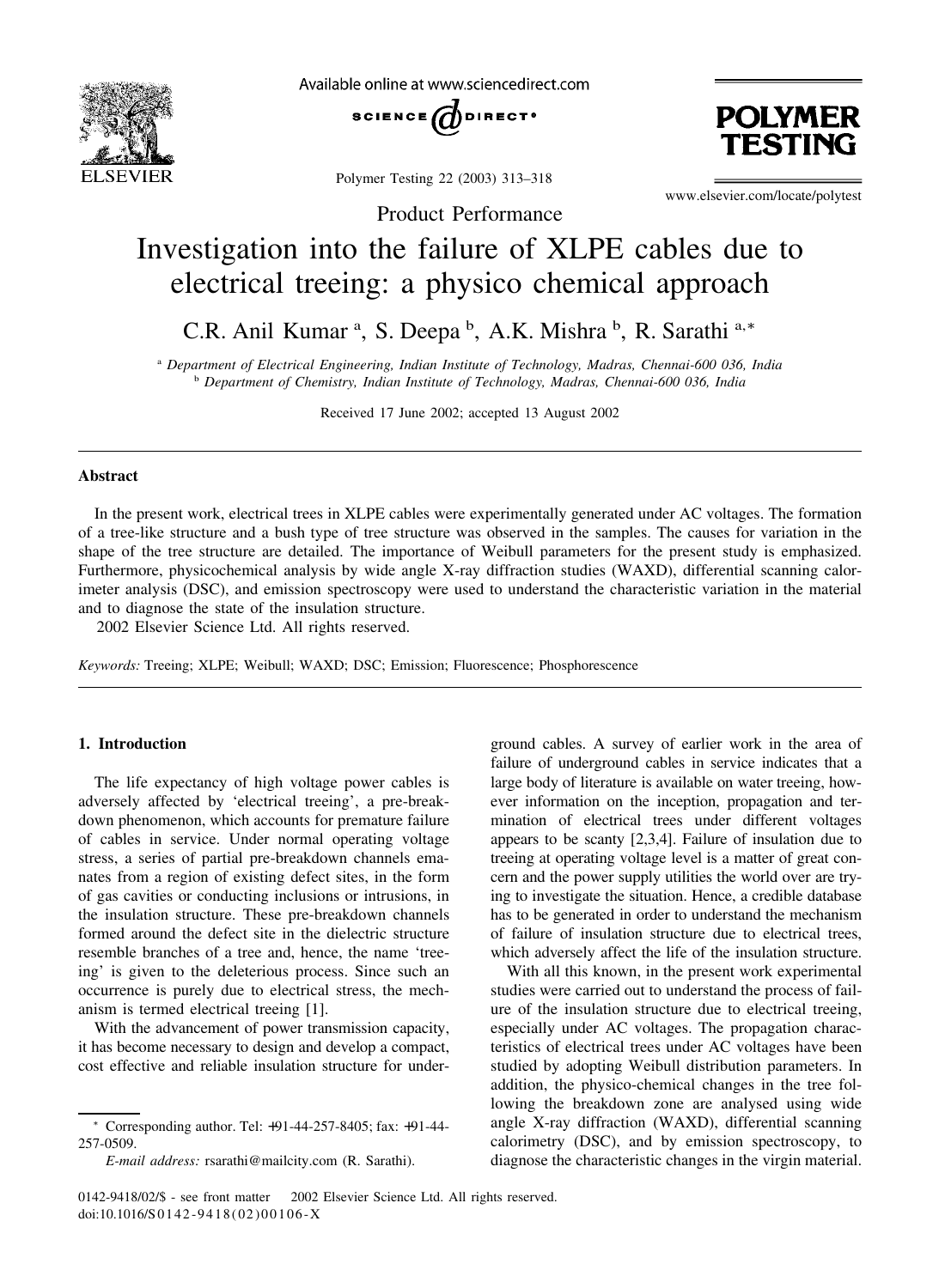# **2. Experimental**

The experimental setup for generating trees under AC voltage has been designed in such a way as to obtain the required database in a short time. For this purpose, the point from which a tree can originate has been predetermined by implementing defects of known geometry into the body. The specimens used for generation of electrical trees in the laboratory were obtained from a 33 kV XLPE cable. The outer semi-conducting layer of the cables was pealed off after applying a heat pad over the surface. The samples of 2 cm length were cut from long lengths of cable. The specimens were stabilised by heating them at about 90 °C for 90 h. A conducting defect was simulated by inserting a sharp metallic needle into the dielectric body. The trees were expected to initiate from this point. The needle used had a nominal tip radius of curvature of 5 µm. The selected pins were inserted into the insulation at 130 °C and annealed for half an hour to relieve the residual strain at the tip of the needle. The effective thickness between the central conductor and the tip of the electrode was maintained between 3 and 5 mm. The space between the pin and the dielectric was effectively sealed with cold setting araldite and the specimens were immersed in filtered, degassed mineral transformer oil ready for voltage application. The needle was connected to the high voltage source and the conductor of the cable was grounded.

#### **3. High voltage source**

The high AC voltage of power frequency was produced from a transformer rated at 20 KVA, 50 Hz, 20 KV unit. The AC voltage was measured using a capacitance divider.

## **4. Physico-chemical analysis**

# *4.1. Wide angle X-ray diffraction (WAXD)*

This study helps in identifying any variation in percentage crystallinity of the material or addition of new phases in the tree following the breakdown zone. Loss of crystallinity peaks is an indication of variation in the material. In the present work, WAXD measurements were done with a Philips X-ray diffractometer. A scan rate of 2°/min at 2000 cycles using Cu Kα radiation of wavelength 1.596 Å was applied. A radial scan of Bragg angle  $(2\theta)$  vs. intensity was obtained with an accuracy of  $\pm 0.25^{\circ}$  at the location of the peak.

#### *4.2. Differential scanning calorimetry (DSC)*

This technique involves the measurement of energy necessary to establish zero temperature difference between specimen and a reference material when the two specimens are subjected to heating to identify thermal degradation. The melting behavior of the specimens was observed using a Perkin Elmer model DSC-2C apparatus. The experiments were performed under a nitrogen atmosphere, at a heating rate of 10 °C/min. Alumina was used as a standard.

#### *4.3. Emission measurements*

Emission measurements were performed on a Hitachi F-4500 spectro fluorimeter. The excitation wavelength was 344 nm and the emission spectrum was recorded in the range of 354–600 nm with the excitation and emission slit width of 5 nm, maintained at a PMT voltage of 700 V and the scan speed at 2400 nm/s.

# **5. Results and discussion**

Fig. 1 shows the optical photographs of different types of electrical trees formed in the XLPE cable specimen under AC voltages. It is observed that a bush type of tree (Fig. 1a) and a tree-like tree (Fig. 1b) structure are formed at the tip of the needle electrode which is connected to high voltage. Fig. 1c shows a typical breakdown path formed in the insulation structure due to propagation of an electrical tree and terminating at the ground electrode. When high voltage is connected to the needle electrode, the local electrical field near the needle tip is enhanced and if the order of magnitude exceeds the maximum electric field of the material, causes incipient damage to the insulation structure. Further, the injection of charges from the high voltage electrode to the insulation structure were trapped near the defect site formed, and the charges get deposited on the surface of the damaged zone causing local reaction with the applied field, reducing the electric field in the zone. Also, the decomposition products of the insulating materials subject to discharges are mainly gaseous but unsaturated hydrocarbons and conducting carbons are produced [5]. In general, depending on the electro negativity and the chemical reactivity of the gas contained in the microvoids, it can retard or accelerate the tree growth. Sometimes, the charges are also injected into the insulation structure through the defect formed zone-enhancing field at one point, causing further enlargement of the channel resulting in a '*tree-like tree*' structure. Otherwise, local discharges will occur causing increased diameter of the damage zone forming a '*bush type*' of electrical tree. Some authors suggest that channel propagation will continue provided there is a critical energy stored at the tip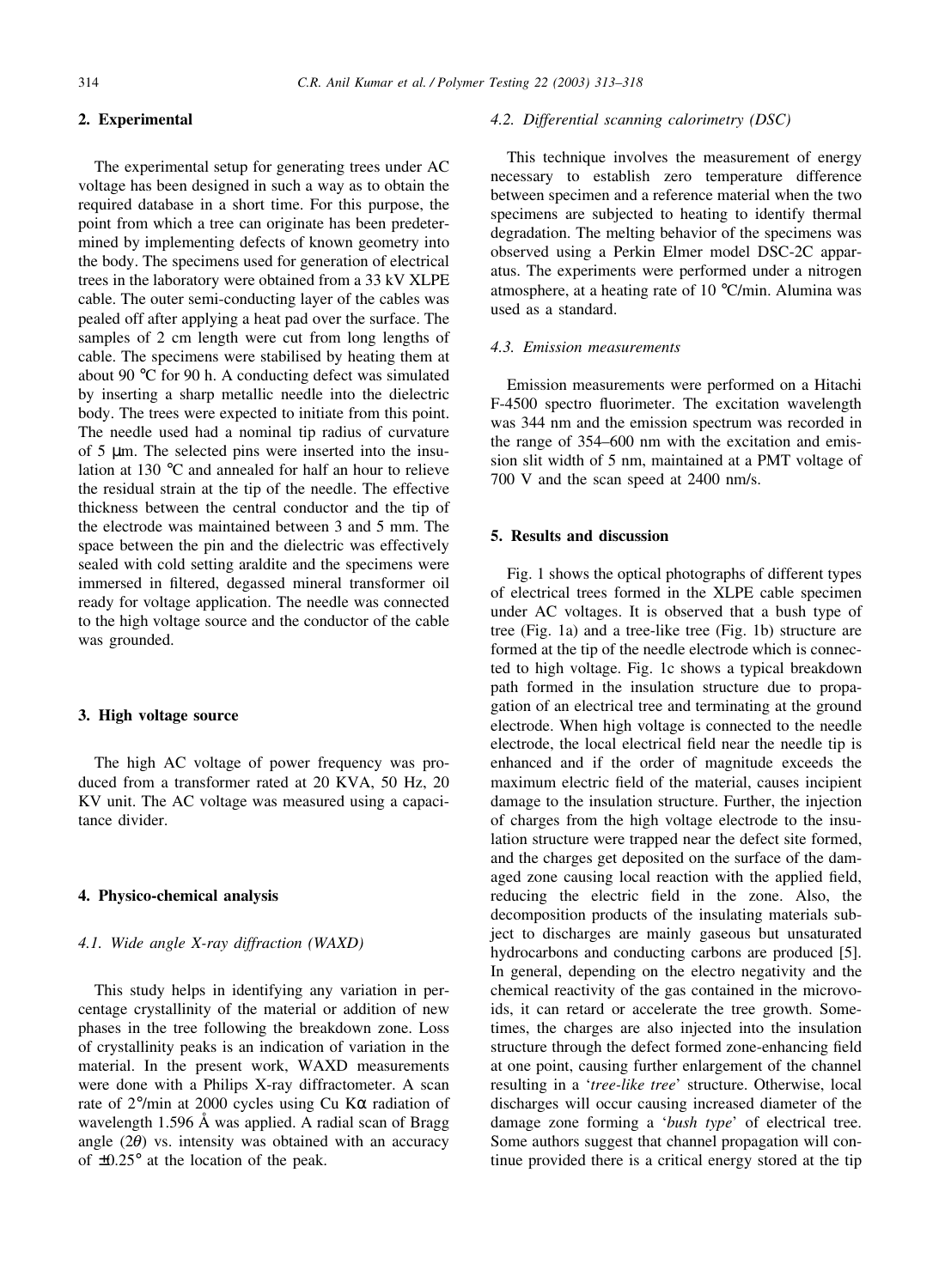

Fig. 1. Electrical trees under AC voltage: (a) bush type tree; (b) tree-like tree; (c) tree followed with breakdown.

of the channel, allowing degradation of the material by discharges. If there is not sufficient energy, the channel will stop growing and discharge will recur in the main branches forming a bush type tree structure [6].

In the experimental run, 20 identical samples were used for the study and the needle electrodes were connected to the high AC voltage. The study was carried out at different voltage levels. On application of the voltage, the points in time of breakdown of specimens were noted. In the present study, censored data analysis was used. Only 10 failure times were noted and the remaining samples were cut and examined visually for any tree structure formation. It was noticed that the samples that did not fail were found with tree structures (especially in the samples stressed at lower voltage magnitudes), whereas in the specimens stressed at high voltage magnitude, no clear-cut tree structures were noticed. The reason for this is that the injected charges cause reaction at some point surrounding the pin electrode, initiating the tree to form quickly and reach the ground electrode, causing breakdown, whereas at the low voltage magnitude, the injected electrons will not attain sufficient energy to cause cleavage of material and only local damage will occur, increasing the diameter of the defect. This allows us to conclude that the bush type of tree structure is less dangerous compared to tree-like tree structures, where the rate of tree propagation is aided by the applied voltage.

Even though the samples are identical, the scatter in the failure times of the specimens is large. It is essential to utilise statistical tools to understand the severity due to electrical stress. The cumulative Weibull distribution function is given by

$$
F(t) = 1 - \exp\left[-\left(\frac{t - \gamma}{\alpha}\right)^{\beta}\right]
$$
 (1)

where  $\alpha$  is the scale parameter,  $\beta$  is the shape parameter,  $\gamma$  is the location parameter and  $t$  is the random variable, usually time to breakdown.  $F(t)$  indicates the proportion of specimens tested which will fail by time *t*. The scale parameter represents the time required for 63.2% of tested units to fail. The shape parameter is a measure of dispersion of failure times for  $t = \alpha$ . The parameter  $\gamma$ indicates the time from voltage application in which failure of any unit is not possible. Therefore, Eq. (1) is written for  $t > \gamma$  and  $F(t) = 0$  for  $0 < t \le \gamma$  [7].

The values of  $\alpha$  and  $\gamma$  are represented in time whereas  $\beta$  is a dimensionless number. The location parameter is normally taken as zero, which we call a two-parameter Weibull distribution. The life of an insulation material could be assessed by a life estimation test in which the solid dielectric is subjected to a constant high voltage stress until failure. Repeating the test several times on identical specimens usually yields greatly varying values of time. These values can be represented statistically by the Weibull distribution [7]. The experimental data are used to estimate the parameters of the distribution. Fig. 2 shows the Weibull plot for the failure times of the insulation structure due to electrical trees, operated at different voltage levels. Table 1 shows the variation in the characteristic life of the insulation material and the shape parameter for the failure data caused due to electrical treeing, at different voltage levels. It is observed very clearly that increase in magnitude of applied voltage shows a reduction in the characteristics life of the insulation structure. In addition, it is noticed that the slope parameter  $(\beta)$  obtained under different electrical stress is varying. It is clear that if the  $\beta$  value is more than one, which is an indication that the failure of the insulation material is due to local erosion causing failure of insulation structure. When the electrical stress is high, the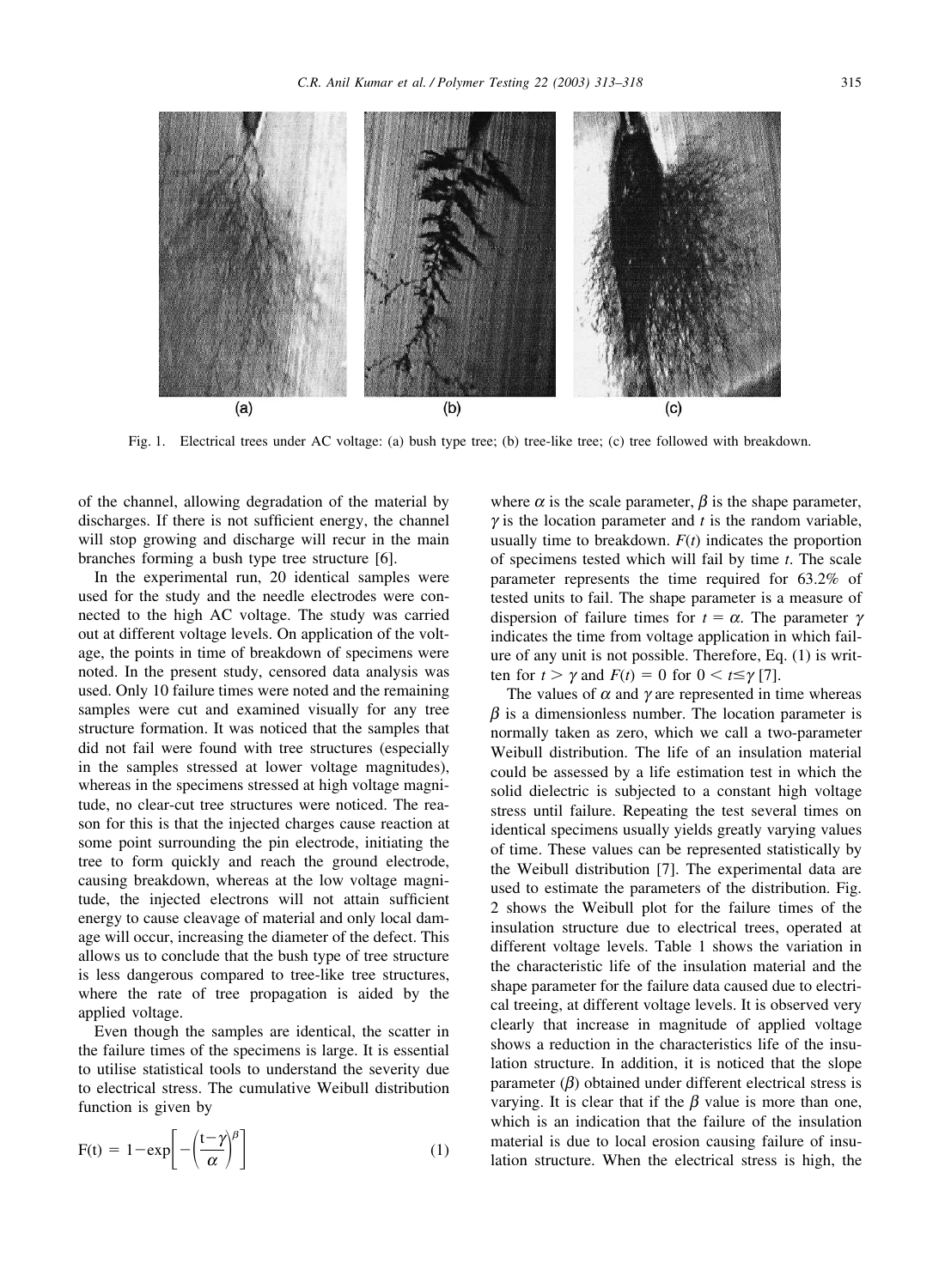

Fig. 2. Weibull plot of times to failure of XLPE specimen due to electrical tree under AC voltages.

Table 1

Variation in characteristic life and shape parameter at different voltage levels

| Voltage   | Characteristic life time | Shape parameter |
|-----------|--------------------------|-----------------|
| magnitude | (min)                    | $(\beta)$       |
| 12 kV AC  | 890                      | 1.167           |
| 17 kV AC  | 131                      | 0.677           |

value of  $\beta$  is less than one, indicating that the failure causes intrinsic failure (puncture) of the insulation structure. At lower voltage magnitudes, it is noticed that, initially, with a certain number of samples, the slope parameter is greater than one and as and when the number of failed samples increases, the value of  $\beta$  is reduced, as shown in Fig. 3. Similar characteristics were observed



Fig. 3. Variation in the shape parameter  $(\beta)$  with number of samples failed in an experimental run.

by Bozzo et al., showing a reduction in the  $\beta$  values with respect to time [8]. This clearly indicates that, in the specimen which is stressed for a long time, especially in electrical tree formation studies, the failure of the specimen is not only by the electrical stress but also by any local condition formed, which alters the failure rate. This means that the local conditions aid the process of failure and cause failure of the materials at an early stage.

Carrying out experimental studies and understanding the failure times alone is not sufficient. It is essential to understand the physico-chemical changes that would occur in treeing following the breakdown zone. The local electric discharges cause considerable changes in the structure of the surrounding material. Among other things, carbonisation, chain scission and conversion of amorphous to crystalline phase are known to occur. The X-ray diffraction pattern of virgin XLPE material and the treeing following the breakdown zone are very similar and for the sake of brevity only the virgin XLPE sample WAXD is shown in Fig. 4. The WAXD plot of the XLPE specimen showed two peaks at 21.5 and at 23.9° which are characteristics of 110 and 220 lattice planes [9]. The percentage crystallinity of the material was calculated using the Hinrichsens method [10] and for XLPE material it is calculated as 56. The WAXD spectrum does not appear to show any change in the position of the peaks or their splitting throughout the scan range. This means that hardly any change has occurred in the crystallinity of the material or any new phase in the material.

Examination of a tree following the breakdown region has been made with a DSC. The DSC thermograms of the virgin material and the material in the tree following the breakdown path are shown in Fig. 5. A reduction in the melting point of the material is observed in the treed



Fig. 4. Wide angle X-ray diffraction pattern of XLPE specimen.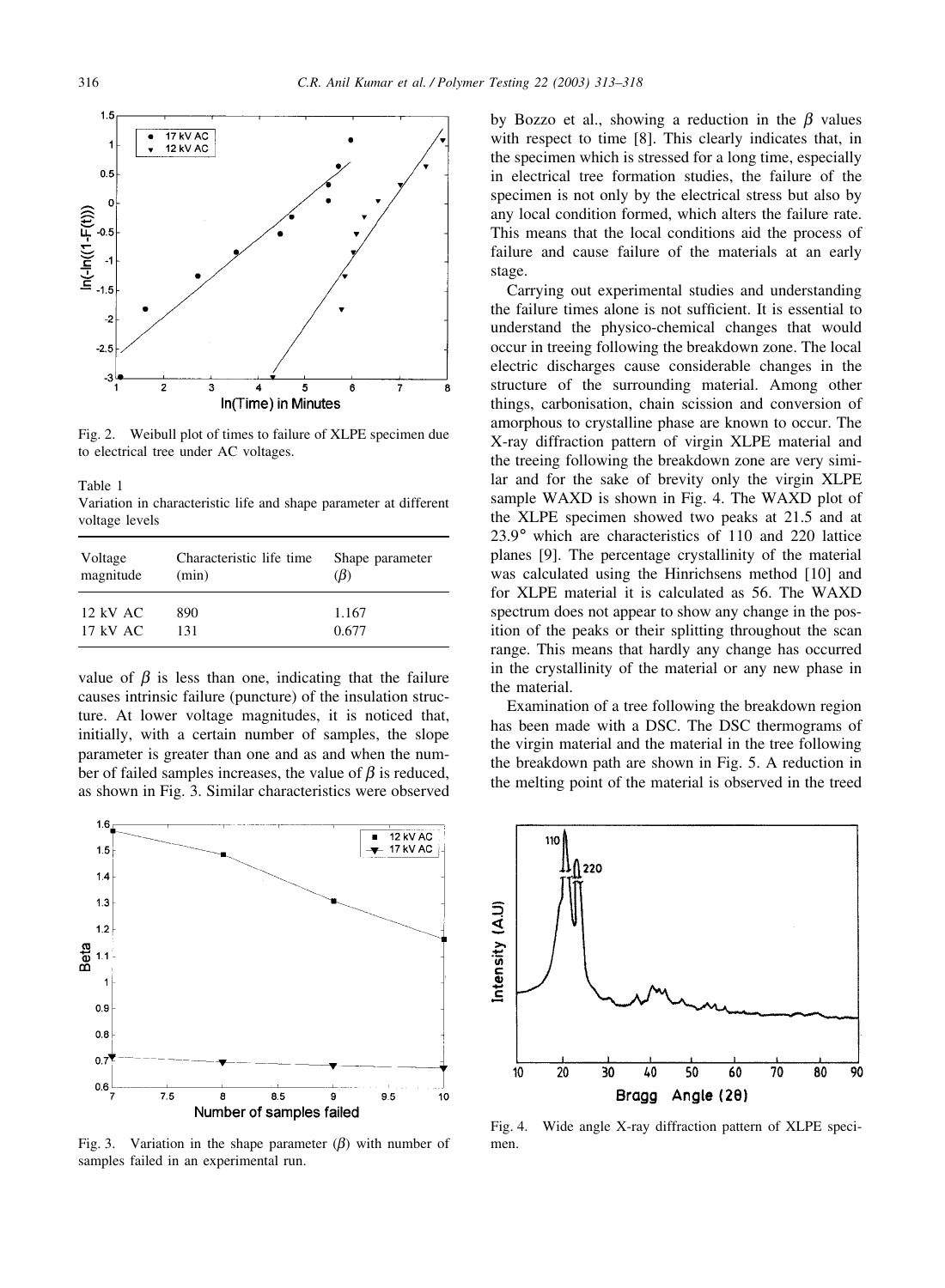

Fig. 5. DSC thermogram: (a) virgin sample; (b) tree followed with breakdown zone sample.

zone. No new phase has been observed in the treed zone, which was confirmed by similar thermograms for the virgin and the degraded samples. It is well known that the tree formation is due to degradation of materials forming free radicals in the zone.

The reaction kinetics responsible for the formation of free radicals is as follows and the process confirms that the treeing process is a degradation process.

$$
RH \quad \text{Homolytic\_clearage}_{R*} + H*(\text{free radical}) \tag{2}
$$

$$
R \ast O_2 \quad \text{Oxidation}_{\text{1} \text{H} \text{OO}^*(\text{alky} \text{1})} \text{proxyradical} \tag{3}
$$

$$
ROO* + RH \rightarrow ROOH + R*(free radical)
$$
 (4)

Fig. 6 shows the fluorescence spectra of the virgin XLPE and the treeing following the breakdown path. Normalization of the emission spectra was made, since for powder samples the intensities of emission spectra of different samples are unrelated to each other and cannot be compared. It is only the relative intensities of different bands within the same spectrum that is of experimental signifi-



Fig. 6. Normalised emission spectrum of the degraded polymer.

cance. The emission spectrum of the virgin sample shows an intense structured emission at around 375–400 nm when excited at 344 nm. The emission spectrum of the tree sample, in addition to the band at 375–400 nm, shows a new red shifted emission band appearing as a prominent shoulder at around 470–500 nm, at the same excitation wave length. For the specific material chosen, this characteristic feature was observed for every degraded sample. Thus, we believe that the appearance of this band can be used as an indicator of degradation of the polymer. In order to understand whether the emissive chromophores are a covalently bonded part of the polymer or are free molecules incorporated in the polymer matrix during their manufacture from hydrocarbon sources, a solvent extraction study was done.

Equal amounts (200 mg) of the virgin material and the sample from the tree area were extracted with 10 ml of diethyl ether. The emission spectra for the extracted samples are given in Fig. 7a and b. It is seen that the emission from both the ether-extracted solutions are very similarly structured. Observation of this intense emission



Fig. 7. Excitation emission spectrum of specimen after extraction with ether: (a) virgin sample; (b) tree followed with breakdown zone.